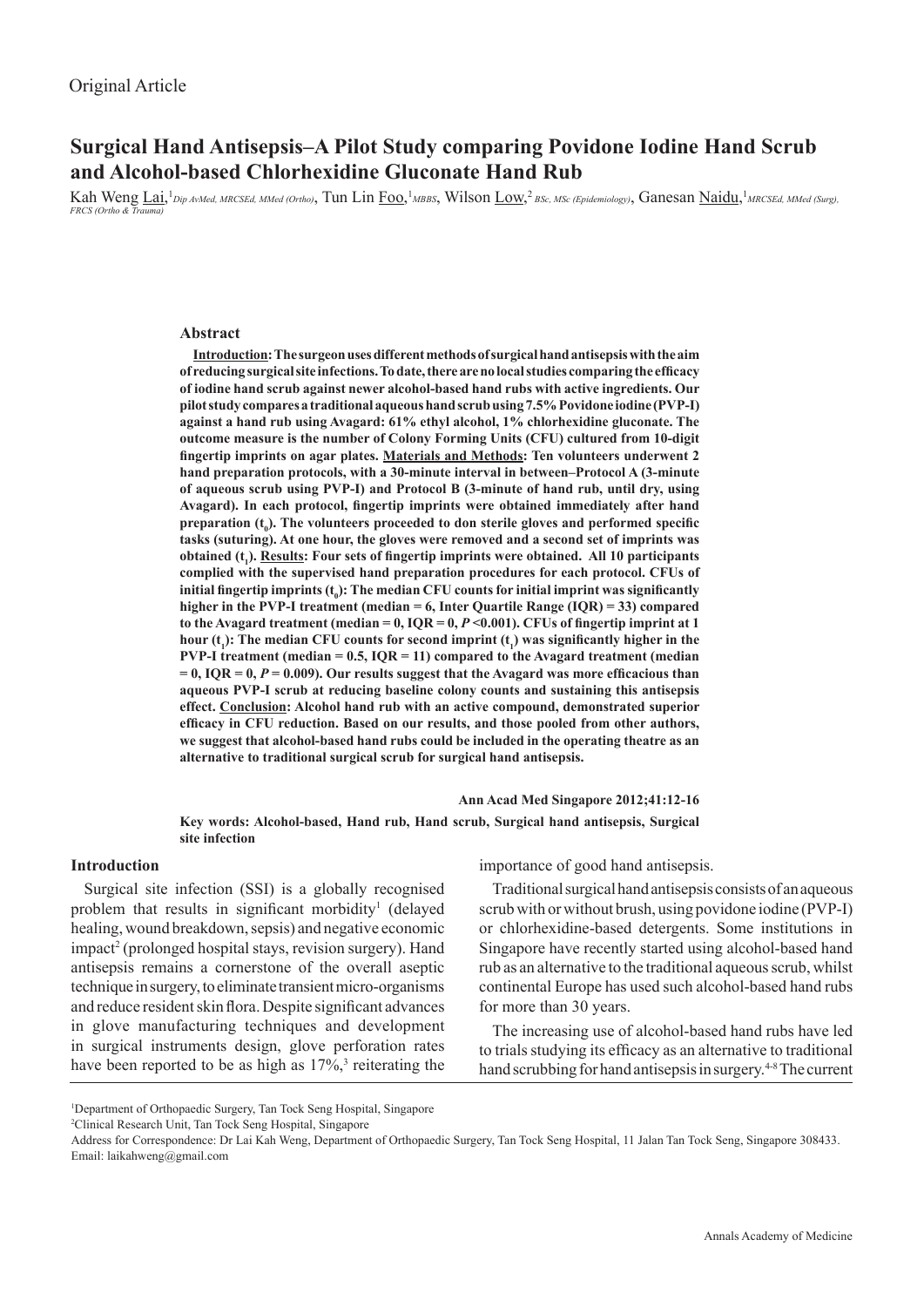evidence for surgical hand antisepsis suggests that alcoholbased hand rubs performed better than aqueous hand scrubs (including PVP-I) at reducing colony forming units (CFU), which serves as a surrogate predictor of SSIs.<sup>4</sup> However, this did not necessarily translate into significant reduction of surgical morbidity.5

Previous studies compared alcohol rubs with other active compounds (chlorhexidine gluconate, mecetronium, zinc) against each other and against aqueous scrubs (chlorhexidine, PVP-I). These found that alcohol hand rubs with additional active compounds were as-or-more effective than aqueous scrubs at reducing CFUs,<sup>6</sup> cost  $67\%$  less,<sup>7</sup> and have a sustained bactericidal activity. Chlorhexidine's property of adhering to the stratum corneum of the skin allows it to exert a residual antimicrobial effect of up to 6 hours. Nonetheless, between the additive active compounds within the alcohol rubs, none were noted to be significantly better.

Currently in Singapore's restructured hospitals, alcoholbased hand rubs are not routinely used for surgical hand antisepsis. As there have been no local studies comparing aqueous hand scrubs against alcohol hand rubs with other active ingredients, the aim of this pilot study compares the standard 7.5% Povidone iodine aqueous hand scrub against the alcohol-based hand rub Avagard [1% chlorhexidine gluconate, 61% ethyl alcohol (3M, MN, USA)] to determine the feasibility of using alcohol-based hand rubs as a viable alternative for surgical hand antisepsis in local operating theatres. CFU is used as the outcome measure to enable quantitative analysis of the results.

### **Materials and Methods**

### *Study Design*

Ten volunteers were recruited in this non-randomised within-subject cohort study conducted during a suture practice workshop held at a clean experimental surgical laboratory equipped with standard operating facilities and hand scrub stations. The workshop consisted of 2 distinct suture practice sessions (lasting an hour each), where the subjects underwent a supervised hand preparation protocol prior to commencement of each suture practice. The subjects' fingertip imprints were sampled for CFU counts before and after each practice session.

Inclusion criteria for the subjects were practising doctors who had prior experience of surgical hand scrub in an operating theatre environment. The subjects had no known history of upper limb infections or recent trauma to the fingers and hands. All subjects were informed of the risks and benefits involved in this study and informed consent to participate in this study was obtained.

Participants were briefed and underwent rehearsal of the study procedures on the same day of the workshop.

A familiarisation hand scrub/rub was demonstrated to the subjects, and they performed a 'dry' scrub/rub, i.e. no solutions were used. Prior to each hand preparation protocol, all participants underwent 1 minute of hand washing with a neutral soap and a sponge-bristle brush to remove gross contaminants.

### *Detailed Hand Preparation Protocol*

The study participants underwent 2 sequential hand preparation protocols:

Protocol A: Three minutes of traditional scrub (PVP-I) followed by 1 hour of basic suture practice.

Protocol B: Three minutes of hand rubbing, until dry (Avagard) followed by 1 hour of suture practice.

After general cleansing with neutral soap, participants commenced Protocol A with a timed 3-minute hand scrubbing with 15 ml (3 full squirts) of PVP-I. Hands were dried with sterile towels and the initial sets of 2 x 5-digit fingertip imprint were obtained, applying gentle pressure of finger pulps onto 2 blood agar plates (1 plate for each hand) for 5 seconds. Thereafter, gloves were donned using a no-touch technique and participants proceeded to perform specific tasks (suturing, knot-tying) as part of a suturing workshop. After one hour, the gloves were removed, also via a no-touch technique. The subsequent sets of 2 x 5-digit imprints were then obtained.

A 30-minute interval was mandated, where participants were allowed to use their hands normally with no restriction.

After the break, a similar sequence for Protocol B was repeated. Cleansing began with neutral hand wash. Thereafter, 15ml (3 full squirts) of Avagard was dispensed onto each participant's hands, and covered completely before rubbing commenced. Sterile towels were not required as rubbing continued until solution evaporated and hands were dry. 2 x 5-fingertip imprints were obtained before and after donning and doffing gloves respectively for the second suture practice session.

Compliance officers (operating theatre scrub nurses, authors – KWL, TLF) were present at every station (neutral hand wash, surgical hand preparation, hand drying, gloving, suture practice and removal of gloves) to ensure proper technique and adherence to sterile procedures.

The agar plates were delivered to the hospital's Microbiology Department for incubation upon collection. After 48 hours of incubation, colony counts were obtained. Species identification was not performed because the primary focus is to obtain a quantitative rather than a qualitative analysis.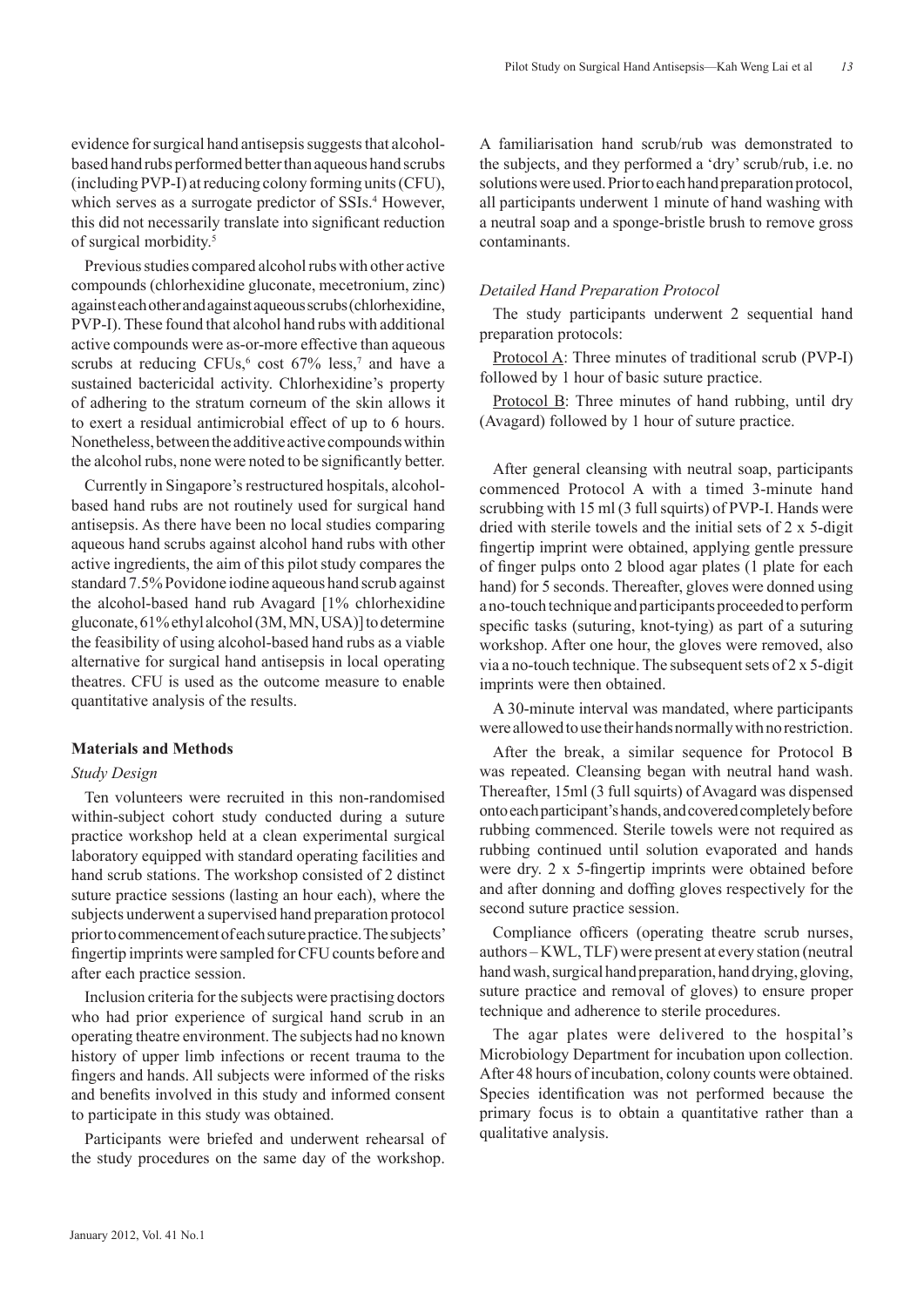## *Statistical Analysis*

The distribution of the CFU counts was expressed as median and interquartile range (IQR). Comparison of median for paired data was performed using Wilcoxon signed-rank test. All statistical analysis was conducted using STATA (version 10; Stata, College Station, TX), Statistical significance was assumed as *P* <0.05.

## **Results**

Four sets (PVP-I:  $t_0$ ,  $t_1$ ; Avagard:  $t_0$ ,  $t_1$ ) of fingertip imprints (20 hands in each set) were obtained (Table 1). All 10 participants complied with the standard operating procedure for each station and protocol. One participant (Subject 8) had to repeat the steps for Protocol A due to a breach in sterility 10 minutes into the suture practice.

## *CFU Counts at Immediately after Hand Preparation Protocols* (t<sub>0</sub>)

The median CFU counts per 5 fingers tips were 6 (IQR = 33) at immediately after the PVP-I protocol while the counts were statistically significantly lower at 0 (IQR = 0, *P* <0.001) at immediately after the Avagard protocol (Fig. 1).

Table 1. CFU Counts per 5 Finger Tips per Hand at Immediately after  $(t_0)$  and at 1 hour  $(t_1)$  among Study Subjects by Hand Preparation Protocols

| Subject                 | Hand*        | $PVP-I(A)$               |                  | Avagard (B)             |                                     |
|-------------------------|--------------|--------------------------|------------------|-------------------------|-------------------------------------|
|                         |              | $\mathfrak{t}_{_{\!0}}$  | $t_{1}$          | $\mathfrak{t}_{_{\!0}}$ | $\mathbf{t}_{\scriptscriptstyle 1}$ |
| $\mathbf{1}$            | $\mathbb R$  | $\mathbf{1}$             | $\boldsymbol{0}$ | $\mathbf{0}$            | $\boldsymbol{0}$                    |
| $\,1\,$                 | $\mathbf L$  | $\overline{0}$           | $\overline{4}$   | $\boldsymbol{0}$        | $\boldsymbol{0}$                    |
| $\overline{c}$          | $\mathbb R$  | $\mathbf{1}$             | $\boldsymbol{7}$ | $\mathbf{1}$            | $\boldsymbol{0}$                    |
| $\overline{c}$          | $\mathbf L$  | $\mathbf{1}$             | $\boldsymbol{0}$ | $\boldsymbol{0}$        | $\boldsymbol{0}$                    |
| $\overline{3}$          | $\mathbb R$  | 21                       | $\boldsymbol{0}$ | $\boldsymbol{0}$        | $\boldsymbol{0}$                    |
| $\overline{\mathbf{3}}$ | $\mathbf L$  | 107                      | $\boldsymbol{0}$ | $\boldsymbol{0}$        | $\boldsymbol{0}$                    |
| $\overline{4}$          | $\, {\bf R}$ | $\mathbf{1}$             | $\boldsymbol{0}$ | $\boldsymbol{0}$        | $\boldsymbol{0}$                    |
| $\sqrt{4}$              | $\mathbf L$  | 5                        | $\boldsymbol{0}$ | $\boldsymbol{0}$        | $\boldsymbol{0}$                    |
| 5                       | $\, {\bf R}$ | $\mathfrak{2}$           | $\boldsymbol{0}$ | $\mathfrak{2}$          | 21                                  |
| 5                       | $\mathbf L$  | $\,1$                    | $\boldsymbol{0}$ | $\boldsymbol{0}$        | $\boldsymbol{0}$                    |
| $\sqrt{6}$              | $\mathbb R$  | $\overline{\mathcal{I}}$ | $\mathbf{1}$     | $\boldsymbol{0}$        | $\boldsymbol{0}$                    |
| $\sqrt{6}$              | $\mathbf L$  | 50                       | 9                | $\boldsymbol{0}$        | $\boldsymbol{0}$                    |
| $\tau$                  | $\mathbb R$  | $\boldsymbol{0}$         | $\overline{0}$   | $\boldsymbol{0}$        | $\boldsymbol{0}$                    |
| $\sqrt{ }$              | $\mathbf L$  | $\overline{0}$           | $\boldsymbol{0}$ | $\boldsymbol{0}$        | $\mathbf{0}$                        |
| 8                       | $\, {\bf R}$ | 8                        | 13               | $\boldsymbol{0}$        | $\boldsymbol{0}$                    |
| 8                       | $\mathbf L$  | 67                       | 69               | $\boldsymbol{0}$        | $\boldsymbol{0}$                    |
| 9                       | $\, {\bf R}$ | 26                       | 64               | $\boldsymbol{0}$        | $\sqrt{2}$                          |
| $\boldsymbol{9}$        | $\mathbf L$  | 58                       | 102              | $\boldsymbol{0}$        | $\sqrt{3}$                          |
| $10\,$                  | R            | 14                       | $\mathbf{1}$     | $\boldsymbol{0}$        | $\boldsymbol{0}$                    |
| $10\,$                  | $\mathbf L$  | 42                       | 27               | $\boldsymbol{0}$        | $\boldsymbol{0}$                    |

\*R: Right, L: Left

## $CFU$  Counts at 1 hour after Hand Preparation Protocols  $(t<sub>i</sub>)$

The median CFU counts per 5 fingers tips were 0.5  $( IQR = 11)$  at 1 hour after the PVP-I protocol while it was statistically significantly lower at 0 ( $IQR = 0$ ,  $P = 0.009$ ) at 1 hour after the Avagard protocol (Fig. 1).

## *Comparing CFU Counts between at Immediately*  $(t_0)$  *and at 1 hour after (t<sub>1</sub>) within and between Hand Preparation Protocols*

The median change in CFU counts per 5 fingers tips between  $t_0$  to  $t_1$  was -1 (IQR = 12.5) and 0 (IQR = 0) for PVP-I and Avagard protocol respectively. However, the median change in CFU counts per 5 fingers tips between  $t_0$  to  $t_1$  was not statistically different within the PVP-I (*P*  $= 0.29$ ) and Avagard protocol ( $P = 0.28$ ) respectively. Between the PVP-I and Avagard protocol, the difference in the median change in CFU counts per 5 fingers tips was not statistically significant  $(P = 0.24)$ 

The overall results suggest that the Avagard was more efficacious than aqueous PVP-I scrub at reducing baseline colony counts and sustaining its antisepsis effect.



Fig. 1. Median CFU Counts per 5 Finger Tips at Immediately after Hand Preparation (t0) and at 1 hour (t1) by Hand Preparation Protocols

### **Discussion**

As Singapore does not have its own standards for assessing surgical hand antiseptics, either the European standard EN12971 or US standard ASTM E-1115 could have been used as reference documents for the above study. Of the 2 standards, the EN12971 entails a more complete microbial reduction protocol and appears closer to clinical practice. However, the investigating team had planned the study as a pilot trial, and therefore had not used the above references for a comprehensive assessment of the 2 products. The limitation from this omission is also extended to the study design and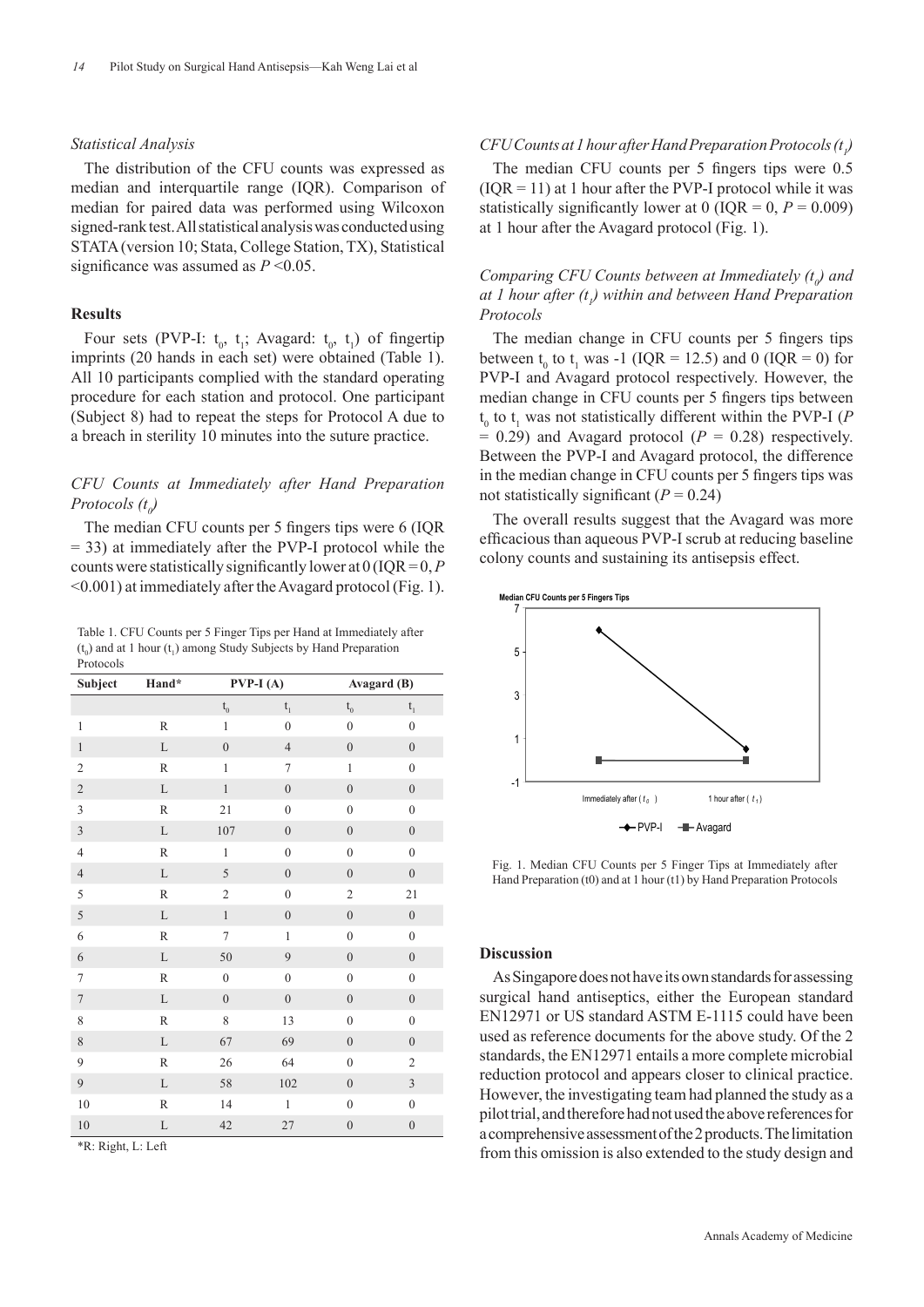protocol, which negated the determination of pre-values. The lack of pre-values precluded the determination of the true reduction factor (from before, to after surgical hand antisepsis), which would be an important consideration if this small feasibility study is to be later expanded to a formal comparison between the 2 methods of hand antisepsis.

PVP-I was selected for the aqueous scrub as it was the one of the most commonly used solutions in our operating theatres. It was prioritised for the first practice session because its ability to exert a residual effect is less established compared to chlorhexidine.9 Although it may be better to compare the 2 antiseptic protocols on different days and in different suture practice sessions (e.g. in a cross-over design), the nature of a small-scale feasibility study had imposed conditions on the authors to perform the study within a single session.

Avagard's 61% alcohol content is at the lower end of the antimicrobial activity spectrum of alcohol (60% to 90%), and it is known that products with 70% to 80% alcohol generally perform better against microbes than those with less than 70% alcohol. Nonetheless, Avagard was chosen due to its better skin tolerance profile and availability at the time of study. In addition, the more established residual antimicrobial property of chlorhexidine in Avagard compared to PVP-I mandates that it should be studied during the second protocol. This could have affected the outcome should the residual activity of PVP-I be significant. Also, the recovery of the microbial counts during the interval between protocols may not have reached pre-values – which were not determined.

For contact time with skin, Tanner *et al* had suggested that 3 minutes of surgical hand preparation was adequate for both aqueous scrub and alcohol hand rub.<sup>10</sup> This duration was followed in the hand preparation protocols for both solutions. The WHO 2009 guidelines recommended a sequential application of 3 x 5ml of solution for alcohol hand rubs, but the authors decided on a 1 x 15ml application at the start based on the usage guidelines for Avagard. A one-time application at the start also provides consistency with the PVP-I protocol and this maintains simplicity in ensuring compliance.

The most appropriate outcome measure for the study of surgical hand antisepsis is post-operative surgical site infection (SSI). However, due to its low incidence, a prohibitively large sample size is required to sufficiently power a study using SSI as an outcome measure. In contrast, the numbers of CFUs on hands are high, and this can be employed as a reasonable surrogate outcome for SSIs. For the quantification of CFU counts, the fingertip imprints on agar dish method was chosen over the alternative method of using 'glove juice' for ease in test administration. This

method was used by at least 1 other author $\frac{11}{11}$  with significant results.

The authors were surprised by the marked difference of median CFUs between the 2 study treatments  $(P \le 0.001)$ , and confirms a significantly more efficacious effect of the alcohol hand rub in reducing CFUs.

There was a reduction in CFU between  $t_0$  and  $t_1$  samples of subjects 3, 6 and 10 from the PVP-I study treatment. The decreasing CFUs of these 3 participants may be explained by an error during the sampling process—where their initial sampling of finger imprints was deeper and may have included their nail folds. Alternatively, these 3 participants may not have adhered to the guidelines of not using chlorhexidine-based hand cleansers during the morning ward rounds prior to the suture workshop. The residual effect of chlorhexidine from the ward hand cleansers on these 3 subjects could have contributed to the effect of declining CFU counts during the first suture session. Finally, the findings could also be due to a possible persistent activity of PVP-I, which has not been refuted conclusively. Nonetheless, the overall reductions between  $t_0$  and  $t_1$  samples within each protocol were shown not to be statistically significant.

The ideal study design would have included a randomised crossover protocol, where each subject could have served as his own control. Due to logistical limitations, the study had to be completed within a single suture practice workshop. Consequently, a crossover design became technically impossible because the known residual effect of chlorhexidine mandates that it should only be used sequentially after PVP-I. A PVP-I carryover effect could have occurred, but this was addressed by instituting a standard neutral soap hand wash performed to remove any traces of PVP-I before commencement of the Avagard protocol. In the end, the lack of a concurrent control group and the absence of pre-values had restricted the interpretation of the results.

In a multicentre randomised control trial (RCT), Parienti et al<sup>5</sup> showed that alcohol hand rubs were as efficacious as traditional aqueous hand scrubs with surgical site infection (SSI) as the endpoint. The rates of SSIs for patients from various surgical specialties, including implantation of metallic prosthesis, were 2.48% for the aqueous scrub group and 2.44% in the alcohol hand rub group. A firm conclusion could not be drawn from this RCT as it was designed to show equivalence. In addition, the causal link between CFU and SSI could not be conclusively established. The heterogeneity of the data on CFU and SSI may suggest that both strict aseptic technique and good hand antisepsis are equally important in preventing SSI. This seems logical: if a higher CFU did not exclusively result in increased SSI, then the outer surface of the glove in contact with patients'